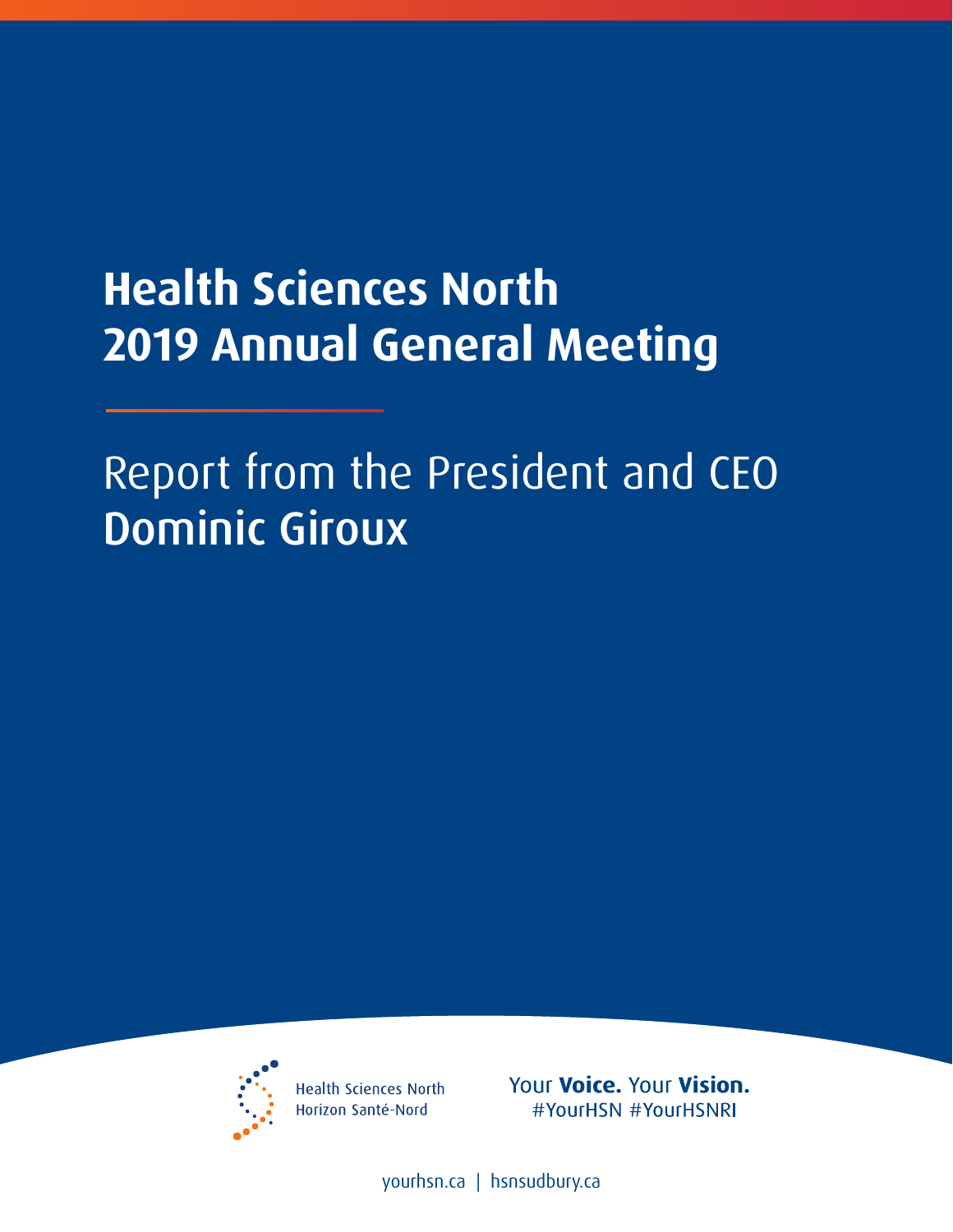## **AGM - June 19, 2019 Report from the President and CEO Dominic Giroux**

Hello, Boozhoo, Aanii, Kwe Kwe, Bonjour,

The Board Chair reported to you on the accomplishments of the 2018-2019 fiscal year based on the annual performance goals that had been set by the Board for my colleague the Chief of Staff and I.

My remarks will focus on the performance goals that the Board has set for the 2019- 2020 fiscal year.

#### **Performance Goal #1: Accreditation readiness.**

Canadian hospitals are accredited every four years.

We hosted surveyors from Accreditation Canada from June 9th to June 13th.

It was a very positive process.

Surveyors held 29 sessions with HSN employees and medical staff, patients, patients and family advisors and community partners.

Their task was to validate our compliance with standards from Accreditation Canada.

We were very impressed with their approach to their visit.

They were keenly interested in hearing about our accomplishments and the opportunities for improvement that we acknowledged.

Conversations were truly a dialogue.

Surveyors made sure to enable all participants to weigh in on the topics being discussed.

This process allowed all participants to show what HSN is all about and also to benefit from feedback and advice from surveyors.

We look forward to hearing back from Accreditation Canada on their conclusions.

#### **Performance Goal #2: Regional electronic medical record.**

 Ontario hospitals participating in this collective effort and finalizing the project Now that the board has approved the business case for a regional electronic medical record, our focus will shift to confirm by January the number of other Northeastern governance for a successful go-live in 2022.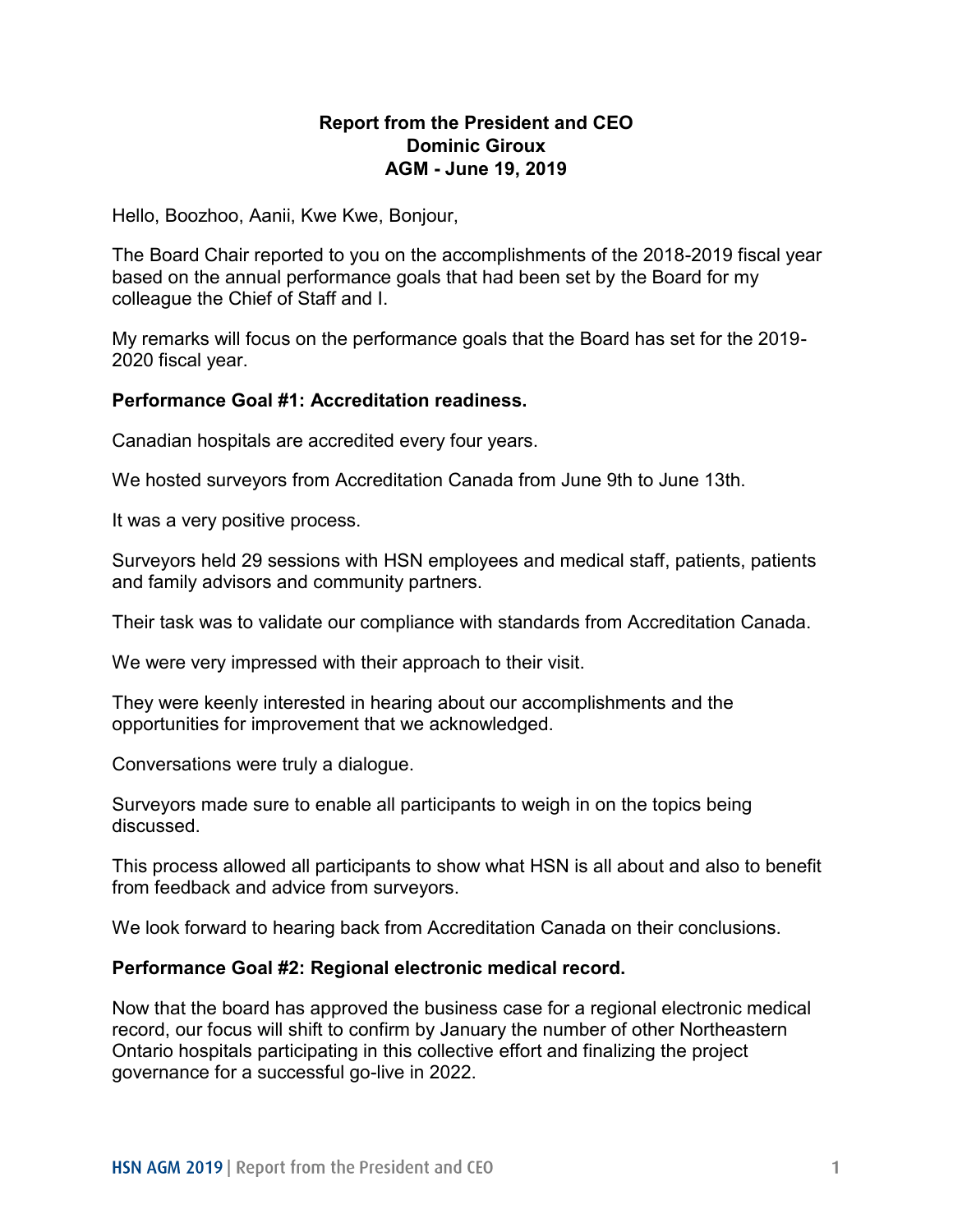## **Performance Goal #3 Quality Improvement.**

 We are focusing on four targets to be achieved as part of our 2019-2020 Quality Improvement Plan.

We want to contain our proportion of Alternative Level of Care patients below 17%.

 Department so that no more than 10% of these patients have to wait more than 30 We want to contain the time to inpatient bed for patients admitted in the Emergency hours.

We want to continue to create a culture of reporting of workplace violence events.

We want at least 50% of admitted patients by March to receive medication reconciliation upon discharge.

## **Performance Goal #4: Sustaining balanced budgets.**

 We are expected to sustain a balanced budget in 2019-2020 at HSN and to undertake actions to sustain balanced budgets in the following fiscal years. We are on track in this regard.

## **directions. Performance Goal #5: Planning the implementation of our new strategic**

 overview of the implementation approach for the 19 outcomes of the new Strategic Plan, with a preliminary identification of multi-year resource requirements and the sequencing of work for the remaining 66 months of implementation. Over the last four months, administrative and medical directors developed a high-level

This was presented to the Board last month.

sequencing of work for the remaining 66 months of implementation.<br>This was presented to the Board last month.<br>In 2019-2020, we have earmarked investments totalling \$1 million to begin the implementation of specific outcomes, in addition to resourcing the beginning of the implementation of the regional electronic medical record and of the Human Capital Management System.

 This year alone, we are increasing the annual investment for staff and leadership development by 20%, from \$1.1 million to \$1.3 million as part of the desired outcome to double by 2024 our annual investment in this regard.

#### **Performance Goal #6: Multi-year advocacy for our capital plan.**

 create 37 new conventional bed spaces, a \$4 million initiative that would help alleviate We will work with the Ministry of Health and Long-Term Care to advance our proposal to hallway health care in the short-term.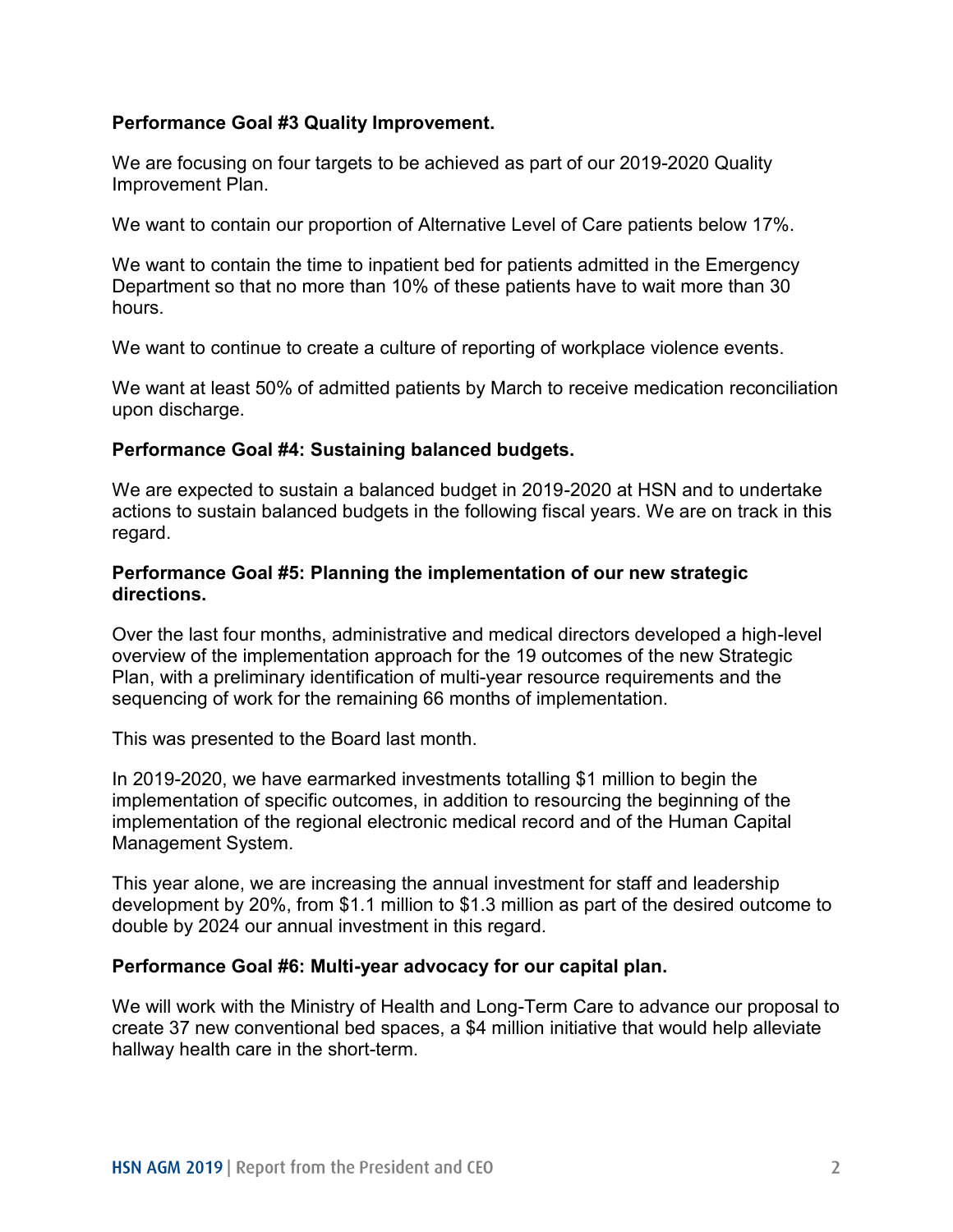We will also advance HSN's capital plan to secure approval to move from Stage 1 to Stage 2 of the five-stage capital planning and approval process for HSN's capital redevelopment so that we are well positioned to meet current and future needs of our region.

## **capacity at HSN and HSNRI. Performance Goal #7: Increasing synergies between the academic and research**

We welcomed last month Dr. Greg Ross, our new Vice-President, Academic and Research Impact who will serve on a full-time basis in this role as of September.

Dr. Ross served for 10 years as Associate Dean, Research at the Northern Ontario School of Medicine.

reported to four vice-presidents. His new portfolio now includes all education and research teams that previously

reported to four vice-presidents.<br>As called for in our new Strategic Plan, we will in the coming year establish dual accountability to the Northern Ontario School of Medicine for medical leadership roles.

 We will accelerate the concept of a regional health innovation cluster by working with the new Dean and CEO of NOSM, Dr. Sarita Verma, to develop a funding proposal to the new President and Vice-Chancellor at Laurentian University, Dr. Robert Haché, and the federal government for the 2020 Budget.

#### **Performance Goal #8: Navigating the provincial changes and recommending models of integrated care delivery systems.**

The Ministry of Health and Long Term Care is in the process of creating Ontario Health Teams, that will be "groups of providers and organizations that are clinically and fiscally accountable for delivering a full and coordinated continuum of care to a defined geographic population."

Instead of having 14 LHINs negotiating annual accountability agreements with more than 1,800 health service providers, the Province wants a single agency, Ontario Health, negotiating annual accountability agreements with 30 to 50 Ontario Health Teams across the province that would be self-governed entities covering the continuum of care.

In other Canadian provinces, governments have pursued a "regionalization" of their health care services, where service providers such as hospitals report directly to regional or provincial health authorities or departments instead of to their respective board of directors.

This is not the case in Ontario.

Ontario Health Teams are inspired from the creation of hundreds of Accountable Care Organizations (ACOs) in the US and in UK, particularly in the past decade.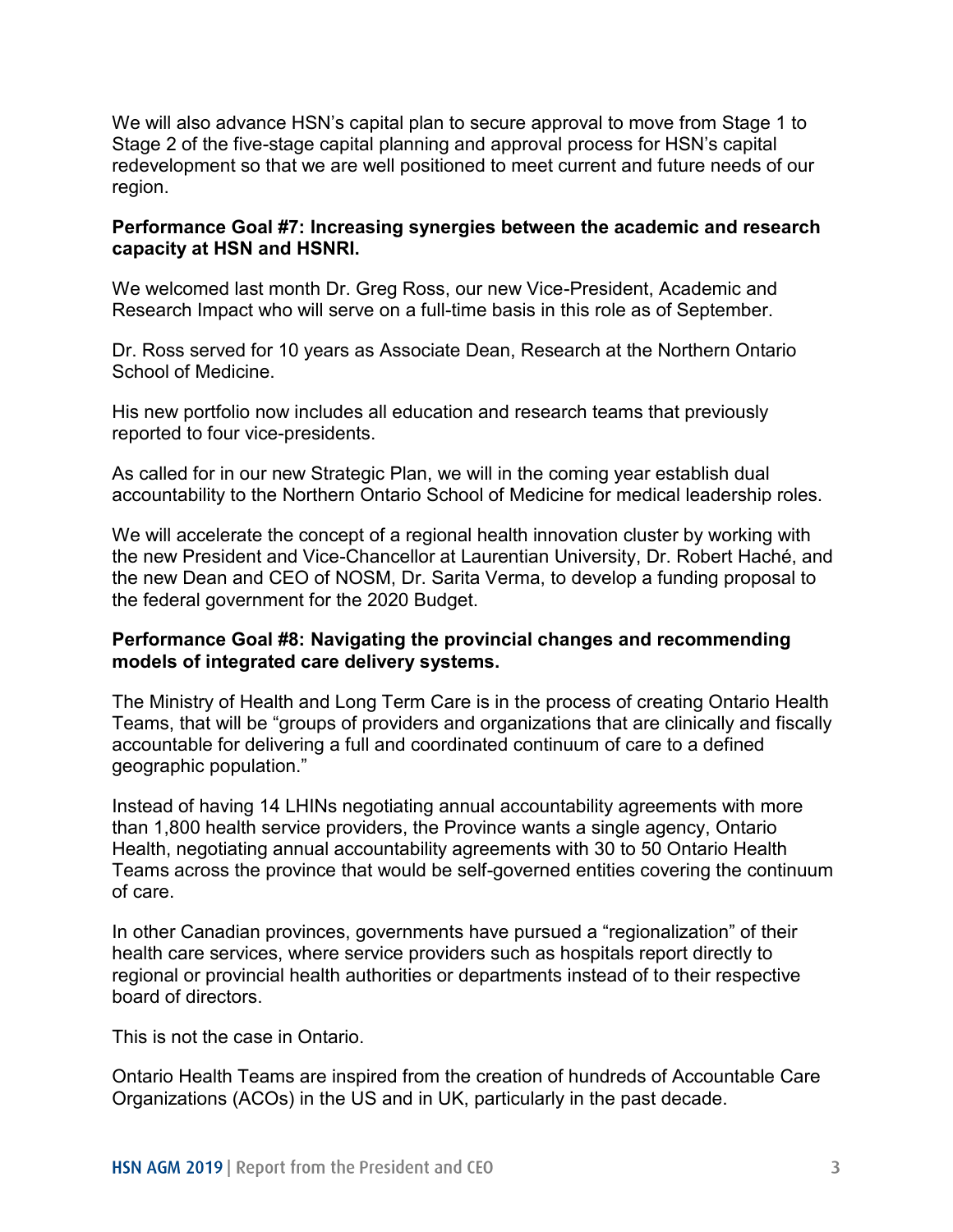partners could come together to contemplate the creation of an Ontario Health Team. Instead of pre-determining the geography of each Ontario Health Team, on February 26th, the Province initiated a "readiness self-assessment" process so that natural

 endorsed a readiness self-assessment due to the Ministry by May 15th. HSN was one of 37 organizations, based in Greater Sudbury for the most part, that

Our approach is to "lead from behind" as much as possible.

As the largest health service provider, we have infrastructure and expertise that not all other peer organizations have.

On the other hand, Ontario Health Teams should not be hospital-centric.

24th and May 9th to inform that readiness self-assessment. Three community discussions were held at Laurentian University on April 17th, April

 Health Team, KPMG, Dr. Sophie Gervais from NEOMO and Mark Hartman from HSN. Discussions were moderated by David Courtemanche from the City of Lakes Family

KPMG and Kate Fyfe from the North East Local Health Integration Network also made presentations.

 The Ministry received readiness self-assessments from more than 150 groups of health service providers across Ontario interested in becoming an Ontario Health Team.

By July, the Ministry will approach some of the groups that submitted a readiness selfassessment to come forward this fall with a full submission to become an Ontario Health Team.

 together into broader Ontario Health Teams. We expect that the Ministry will do some "match making" encouraging groups to come

There does not appear to be any upside or downside to being among the early adopters, or to become an Ontario Health Team later.

 Ontario Health Teams have the potential to accelerate the implementation of specific desired outcomes of our Strategic Plan.

many silos. We know that the health and long-term care system in Ontario is complex with far too

 actually know each other which tends to lead to a more siloed approach to patient care. For example, in larger communities like Greater Sudbury, not all health sector partners

 because key players know each other and can all fit around a table and plan together. Smaller communities are somewhat ahead of the curve in terms of integrated care

That can be tougher to do in a larger community.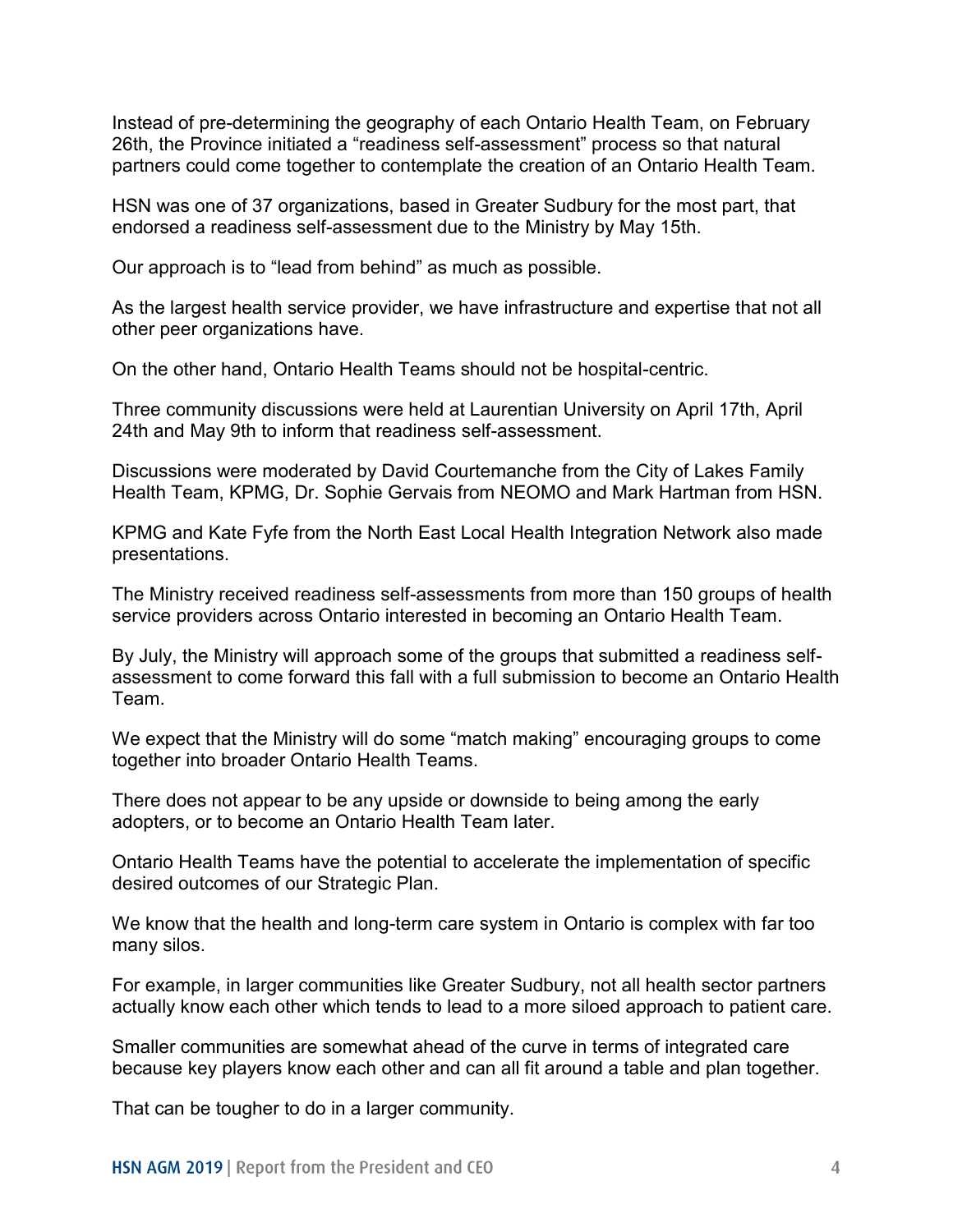happened otherwise. However, the prospect of these provincial changes has actually stimulated conversations between various health care providers that may not have actually

This is why I feel these changes have the potential to break down barriers and empower health service providers to figure out for themselves the best way to meet patient needs.

governance structures. If done well, Ontario Health teams have the potential to give more prominence to patients and families, as well as to primary care providers, in leadership and

This would be very positive and ties back to our key goal to be Patient and Family-Focused.

 The creation of Ontario Health Teams also has the potential to enhance our work as we focus on being Digitally Enabled.

True integration of patient care will really happen when health service providers share "live" patient information.

This needs to happen and will require substantial investments.

 teaching hospitals on a majority of questions asked, except for questions related to admission and discharge. Our patient experience survey results at HSN are better than the average for Ontario

This is why outcome #6 of our Strategic Plan is to "improve patient satisfaction with admission and discharge, involving primary and community care partners to support effective care transitions."

Ontario Health Teams are all about enabling seamless care transitions.

There are many potential benefits we can look forward to with these changes.

There will also be a lot of work ahead as all of this will be easier said than done.

With that said, there are also cynics out there who see this as the third health care structure in 15 years in Ontario and that "this too shall pass."

 resources, to do what the 14 LHINs themselves were not able to do during 14 years with their administrative staff costing more than \$90 million annually. Others observe that the Province expects health service providers, without additional

 As Ontario Health Teams are implemented, it's incumbent upon us to stay focused on what could be truly positive change that would be noticeable to patients and families, instead of being focused by the minutia of governance and funding.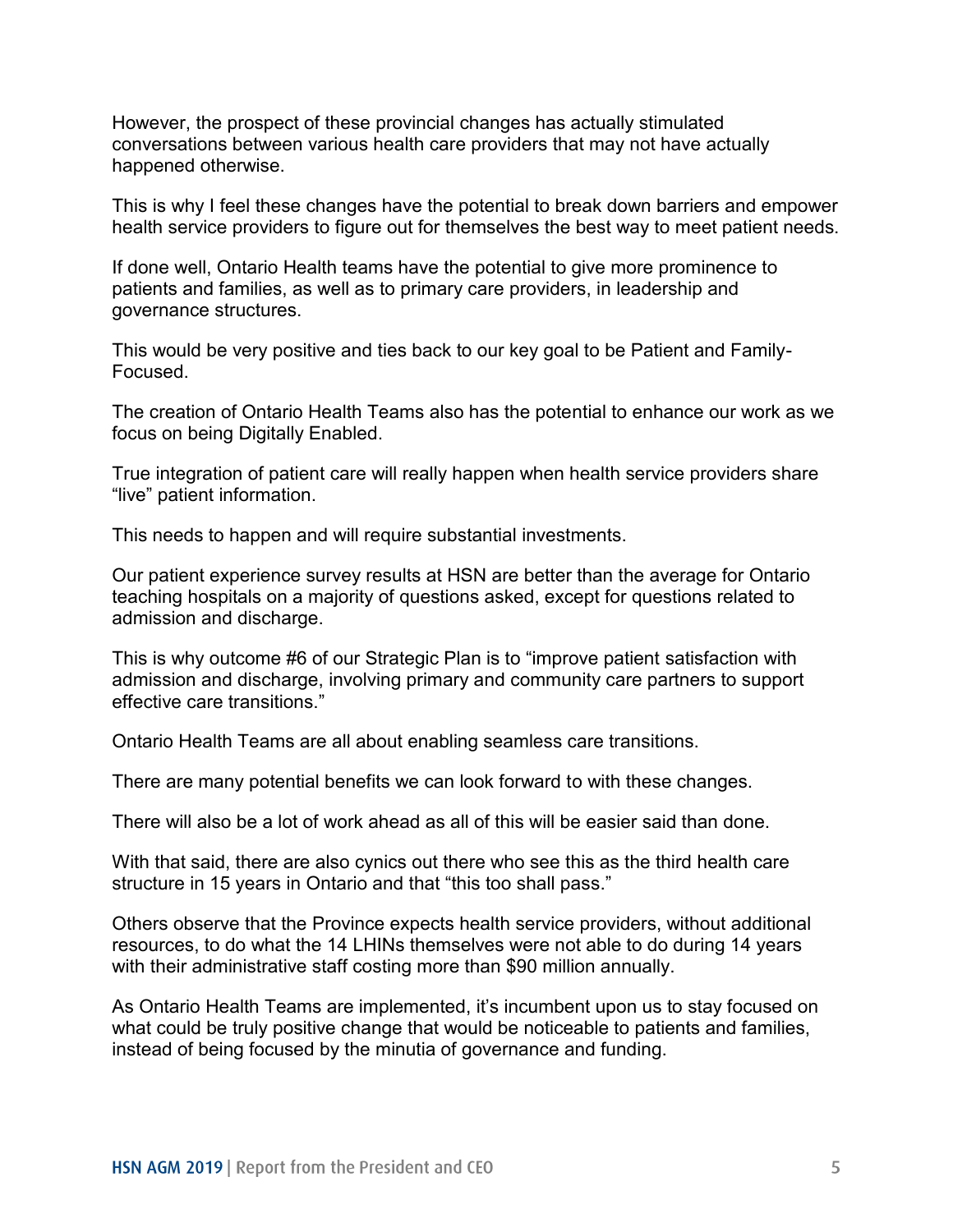tonight. And finally, **performance Goal #9: Supporting the foundations and the HSN Volunteer Association** with the onboarding of their new President and Chief Development Officer, Anthony Keating, who I have the pleasure to introduce to you

tonight.<br>Originally from Newfoundland and a regular visitor to Greater Sudbury and Manitoulin Island for family reasons, Anthony joins us from the Princess Margaret Cancer Foundation where until last week he served as Campaign Director.

Welcome to HSN and HSNRI Anthony!

Anthony will be leading the development of a multi-year fundraising strategy for HSN and HSNRI to help resource the implementation of our new Strategic Plan.

Any leader can only be successful if he or she is surrounded by top talent.

 I am very fortunate to be surrounded by exceptional colleagues on the Senior Leadership team of HSN and HSNRI.

I would like them to stand to be acknowledged.

Six of them are new to their roles compared to the last AGM.

In addition to Dr. Greg Ross and Anthony Keating who I just introduced, I would like to recognize:

- Mark Hartman, who in December became our Senior Vice-President, Patient Experience and Digital Transformation;
- Max Liedke, who joined us in August from the Sault Area Hospital as our Senior Vice-President and Chief Operating Officer;
- Lorraine Carrington, who joined us in August from Lakeridge Health in Durham Region to serve as Vice-President and Chief Nursing Executive;
- Maureen McLelland, who in December became the Regional Vice-President for Cancer Care Ontario and our Vice-President for Social Accountability;
- Dr. John Fenton, our Chief of Staff; and
- Rhonda Watson, our Vice-President, People Relations and Corporate Affairs.

 about to complete their assignments respectively as Vice-President, Research, Vice-I would like to thank Joe Pilon and Dr. David McNeil who were part of the Senior Leadership Committee until August and December respectively, as well as Dr. Janet McElhaney, Dr. Chris Bourdon and Darren Jermyn who either recently completed or are President, Medical and Academic Affairs and Interim Associate Vice-President for Strategic Planning.

All five are exceptional leaders and we look forward to Dr. McElhaney's ongoing leadership as Scientific Director of HSNRI and HSN Volunteer Association Research Chair in Healthy Aging, to Dr. Bourdon's leadership as Medical Director responsible for the relationship with NOSM and the Northern Ontario Academic Medicine Association